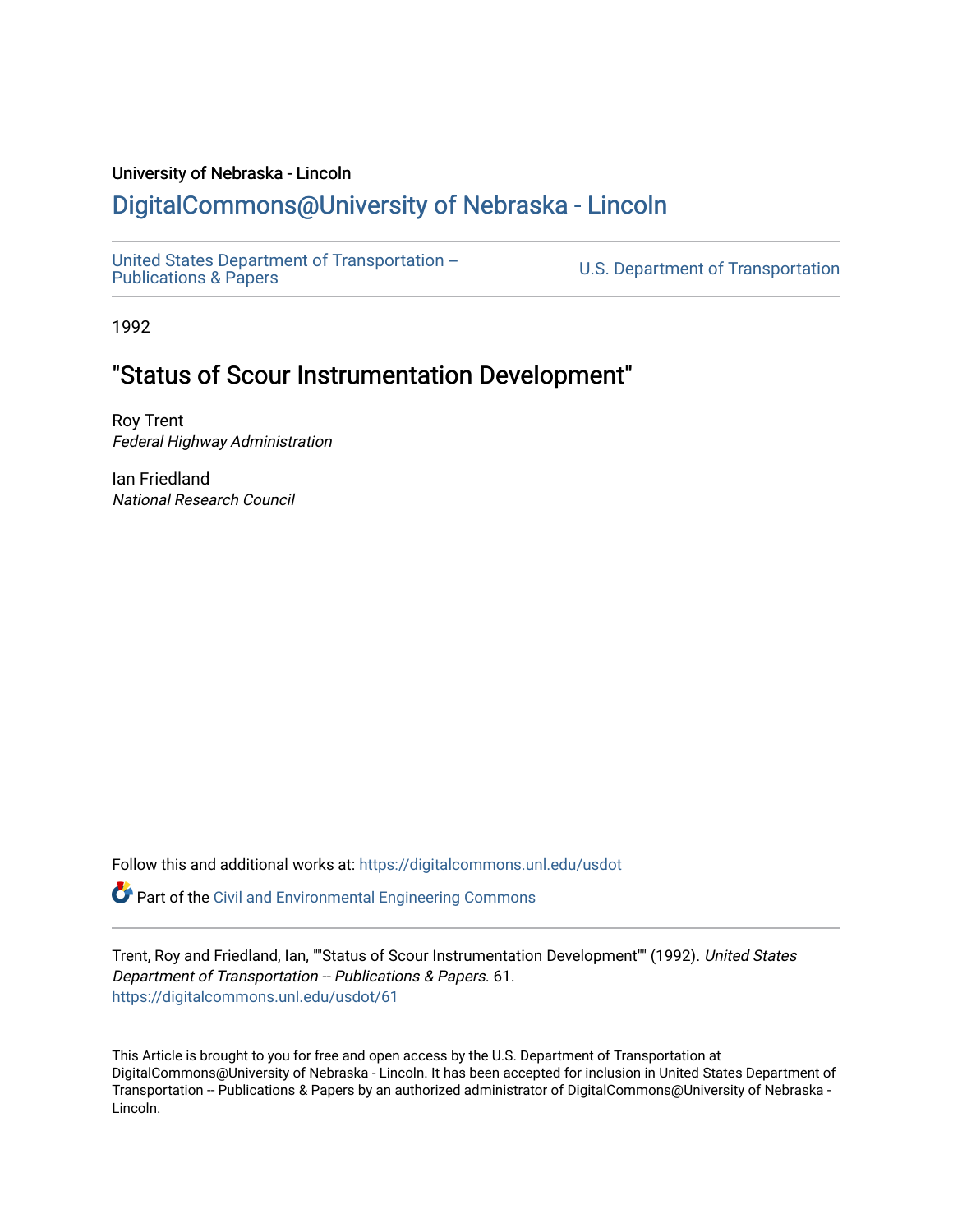Published in Hydraulic Engineering: Saving a Threatened Resource—In Search of Solutions: Proceedings of the Hydraulic Engineering sessions at Water Forum '92. Baltimore, Maryland, August 2–6, 1992. Published by American Society of Civil Engineers.

This article is a U.S. government work, and is not subject to copyright in the United States.

### "Status of Scour Instrumentation Development"

## Roy Trent<sup>1</sup> and Ian Friedland<sup>2</sup> Members ASCE

#### Abstract

Improved understanding of scour and sedimentation processes near and at highway bridges is dependant on collecting reliable field data. Field data collection programs, however, have been hindered by inadequacies in instrumentation and measurement technologies. Through a coordinated program of research, the Federal Highway Through a coordinated program of research, the Federal Highway Administration (FHWA), State Highway Agencies (SHAs), National Cooperative Highway Research Program (NCHRP), and other agencies are working on scour instrumentation. Investigations are underway to develop a wide range of equipment types for many purposes and needs, e.g., portable equipment to be used by field crews during floods for scour inspection or measurement of scour processes; fixed equipment to operate unattended during the flood for monitoring the maximum scour; and special geophysical techniques and direct methods for post-flood evaluation of refilled scour holes.

#### **Introduction**

The leading cause of bridge collapse and closure in the U.S. is due to scour. Scour can undermine a bridge abutment or footing, and can lead to loss of stability around supporting piles. Scour processes have been extensively researched using laboratory model studies. Such studies have provided valuable data and insights and are the basis for current scour prediction equations. Laboratory tests, however, are typically conducted with uniform fine grained bed materials of infinite depth which represent the most conservative scour condition. Scour predictions based on model results, furthermore, can vary considerably from what is experienced in the field. Variations might be due to dynamic dissimilarity between prototype and scale models, the vagaries of real world fluvial and hydraulic conditions, and other factors not represented in most laboratory models. Field measurements

<sup>&</sup>lt;sup>1</sup>Federal Highway Administration, Offices of Research and Development, 6300 Georgetown Pike, McLean VA 22101

<sup>&</sup>lt;sup>2</sup>National Research Council, Transportation Research Board, 2101 Constitution Avenue, N.W., Washington, D.C. 20418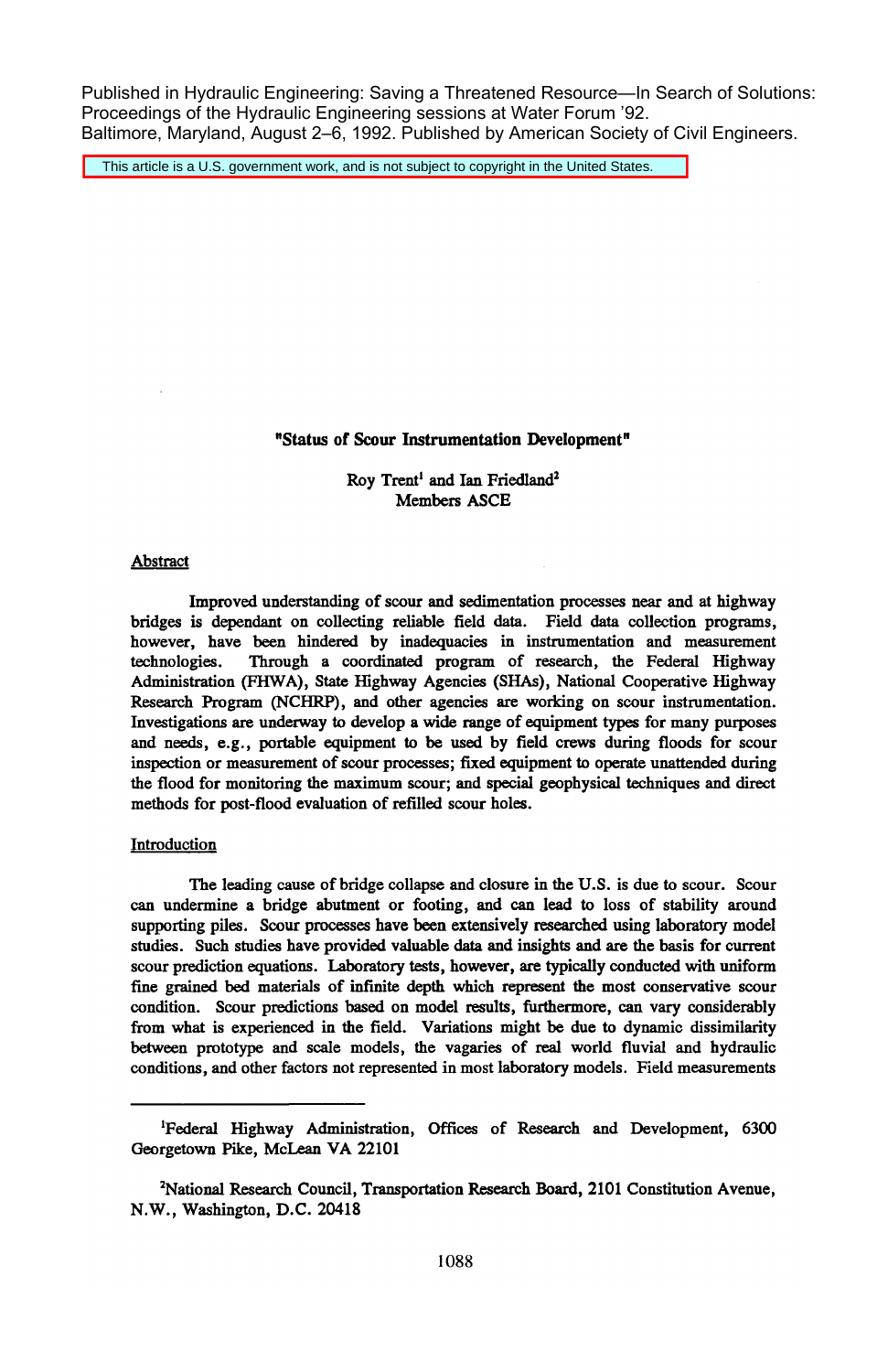of scour are needed to put practical constraints and limits on prediction equations. Field data on sedimentation processes and stream stability problems at highway stream crossings on natural river systems are even more scarce than local scour data.

Few field projects to measure scour at bridges have been initiated until recently, primarily due to the lack of adequate instrumentation and measurement systems. Many logistical problems with equipment installation and deployment procedures exist. Problems include anticipating when and where a flood will occur, gaining access to the bridge during the flood, or destruction of equipment by forces of the flood. Progress is being made. Research projects on bridge scour instrumentation and measuring systems are currently underway and more are planned. These studies are designed to develop, evaluate, demonstrate and ultimately transfer instrumentation technology broadly for field use. Effective measurement systems can produce significant gains in ability to inspect and monitor bridges for scour during floods, and to collect the data needed to improve sediment transport relations and bridge scour prediction equations.

## Real-time Scour Measurement

Equipment can be classified by several factors including function, purpose, application, and measurement technology. For measuring scour during flood events, there are two general classes of real-time measurement methods: portable equipment and in-situ (fixed) equipment. Portable equipment can be used to collect detailed bathometric survey data to real-time scour condition inspection for suspect or threatened bridges. Fixed equipment can be used to monitor scour critical bridges as an alternative to providing a scour countermeasure like riprap.

Portable Methods - Portable measurement methods provide the capability for field crews to chase floods when and where they occur and measure scour. These methods are well suited for use by bridge maintenance and inspection crews for detecting scour conditions at piers and abutments and taking cross sections of the channel at problem bridges. Standard flood survey procedures of the U. S. Geological Survey (USGS) use variations of this approach. Some of their records include historic evidence of local, contraction, and even general scour. Surveys conducted by the USGS from boats and bridge decks during spring floods of 1991 demonstrate the potential of portable methods (Trent, 1991).

Portable scour measuring systems have three components; *deployment, sounding, and horizontal positioning.* Deployment devices range from band lines to vehicle mounted winches and cranes to manned and remote control boats. Sounding devices and transducers may be poles or weighted lines or a diverse range of echo sounders (includes acoustic fathometers, sonar, and fish finders). Horizontal positioning techniques range from qualitative observations of position around piers (for inspection) to stadia or range surveys to laser or sonic location-positioning systems. Each component of a scour measuring system needs to be matched and evaluated for performance under different operating conditions and data needs.

A new research study is being conducted for FHW A by the USGS to develop various types of portable equipment and deployment methods (Landers, 1991). A practical low-cost instrumentation package is being developed for use by field crews for surveying suspect bridges during flood conditions. It will be deployed from the deck and is ideally suited for use by bridge maintenance and inspection crews. A more elaborate portable package will utilize a radio-controlled boat to deploy sounding devices. The boat will be equipped with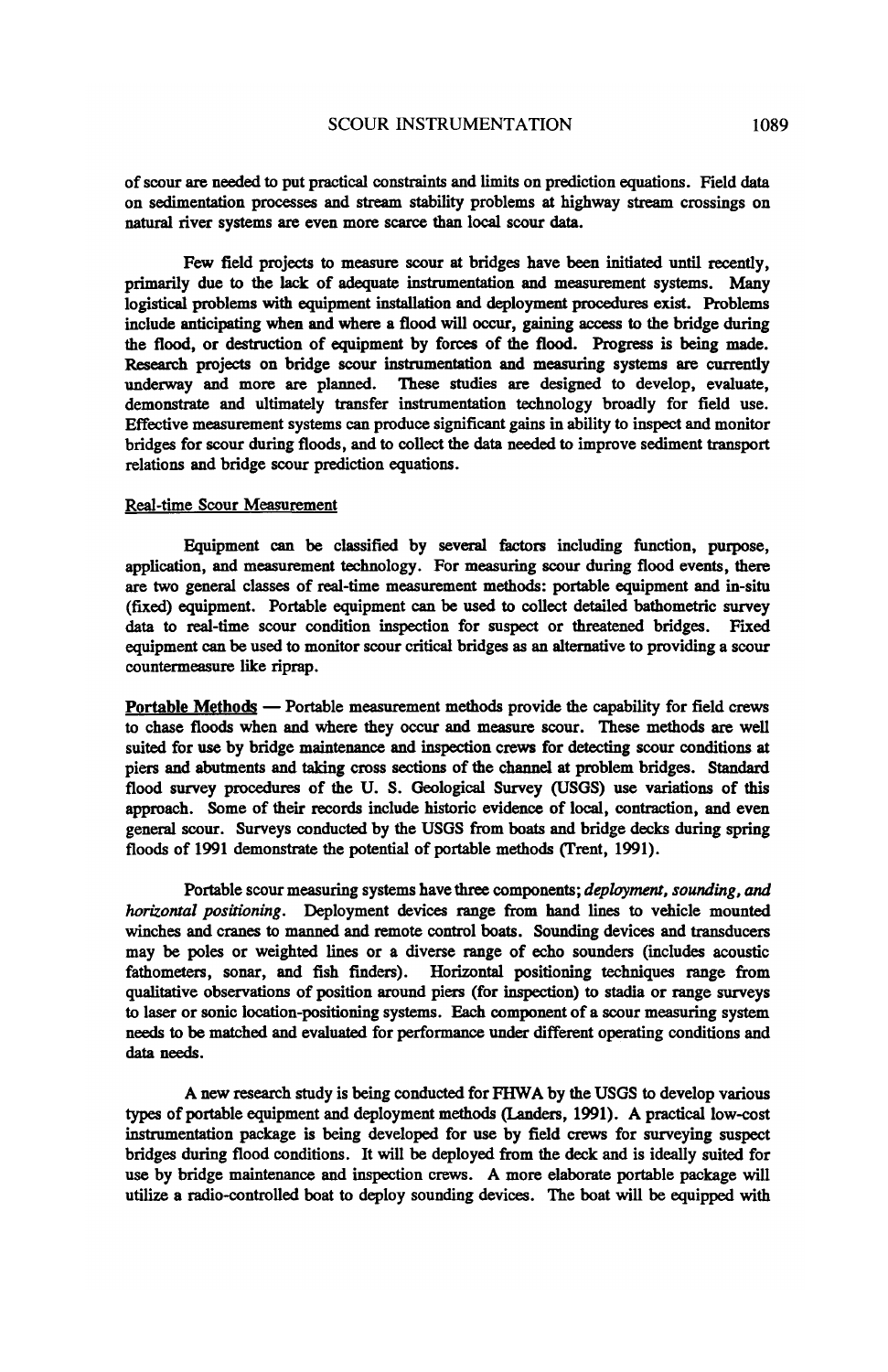a fathometer, pitch gauge, data telemetry apparatus, and automatic position system, all capable of decimeter accuracy. This rig will be capable of detailed bathometric, subbottom surveys up and down stream of the bridge, and will not be confined to measurements from the deck, pier, or abutment.

There are drawbacks to portable methods. It is difficult to mobilize a crew and get to the site before the flood passes. In some cases, roads may be impassable or access to the bridge or launch site may be restricted. Crews must be trained and properly equipped. Traffic control is often required and safety is always a concern. Yet, these are procedures of opportunity having the greatest potential for collecting large amounts of scour data during floods.

Fixed Methods - In-situ measurements depend on installation of instrumentation at preselected bridge sites in anticipation of a flood event or flow that would cause scour. These methods are well suited for monitoring scour around piers and abutments at scour vulnerable and scour critical bridges. The methods are designed to detect and document the maximum scour that occurs and, depending on the technology employed, some can record the time-progression of scour during a flood. Generally, in-situ methods measure local scour or bottom depths only in the vicinity of the area targeted by the detector. These devices may be particularly attractive for monitoring the condition of riprap or other scour protection measures on degrading or unstable stream beds. Field crews are not required for the equipment to function or record scour depths.

An AASHTO-sponsored study to develop scour monitoring devices that can be permanently mounted to bridge piers or abutments is being conducted for the Transportation Research Board by Resources Consultants, Inc. (RCI). A summary of interim results from that study is available in the literature (Lagasse, 1991) and the final report (Richardson, 1992) presents a comprehensive report on this class of instrumentation. The study identified and evaluated devices in the following categories: *sounding rods. sonar. buried/driven rods.*  and *other types of buried devices.* One or more devices from each category show promise for use to measure or monitor the maximum depth of scour in various environments and conditions. Selected devices will receive further development and prototype field testing in a second phase study to begin in 1992.

*Sounding Rods* - A falling rod confined by guides or a housing attached to piers has been used to monitor local scour on several bridges. The foot of the rod follows the scour and the amount of fall is a measure of the maximum scour. Conditions for use and installation include: the foot of the rod must be large enough to resist settlement in sand bed rivers; the length of the rod has practical limits; rods should be mounted in a near vertical orientation and must extend beyond the footing; the installation could be vulnerable to damage by debris and ice forces (Richardson, 1992). The Brisco Monitor<sup>™</sup> (use of trade names is for identification purposes only and does not represent endorsement) is being manufactured for installation on bridge piers and is representative of falling rod devices. Further field tests are underway and performance of existing installations will help in development of this type of device.

*Sonar* — Use of permanently mounted sonic fathometers or echo sounders on piers and abutments to detect scour has been implemented on several bridges in the past. Cost and configuration of the equipment package can be tailored to suit individual bridge site characteristics and special needs for monitoring. Various combinations of transducers, data loggers, power supplies, data transmission methods, and alert/alarm strategies have been tried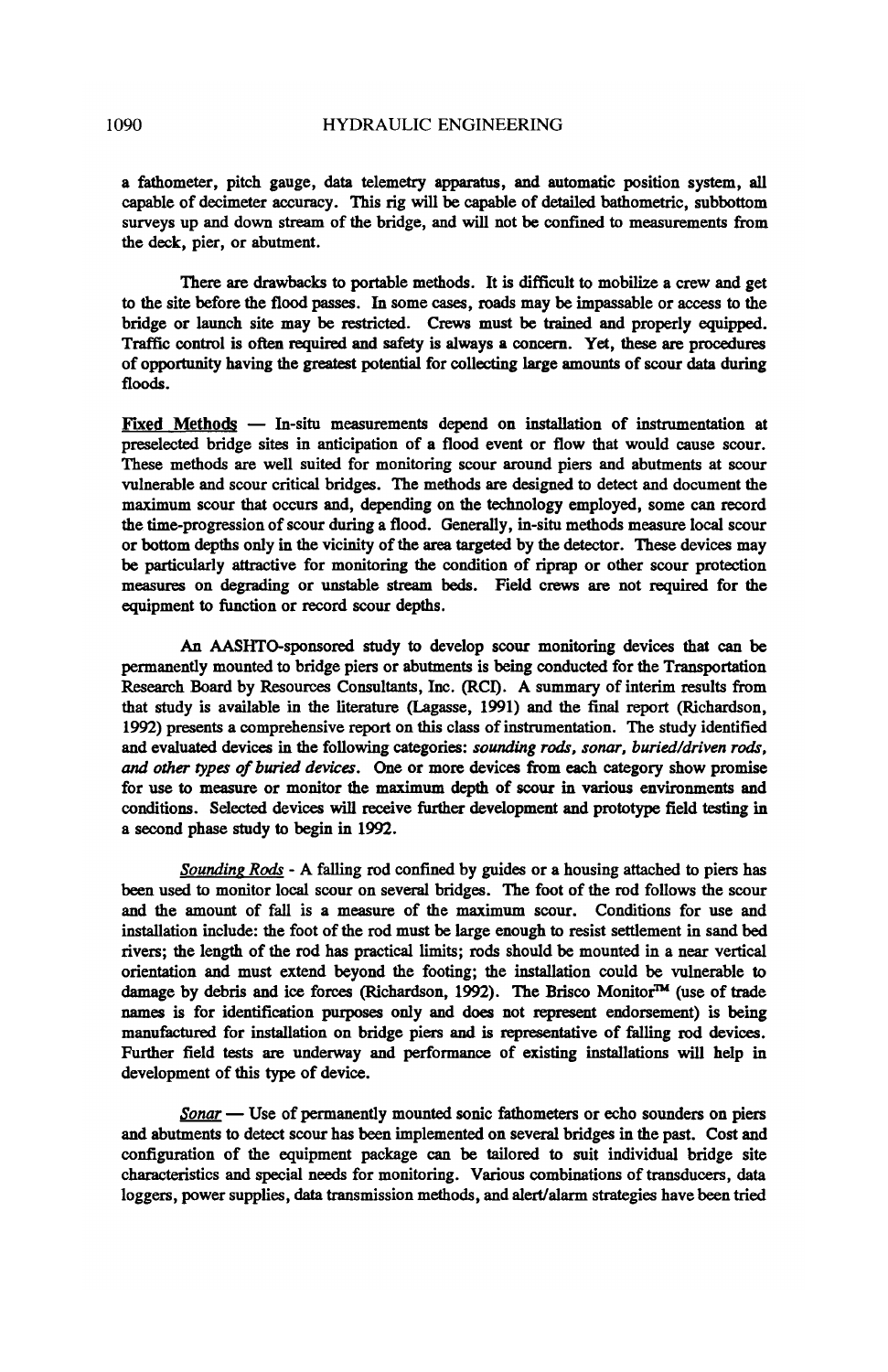and tested in recent years by the USGS and others. Moderate cost, temperature compensated fathometers are well suited for use in monitoring scour depths at bridge foundations for certain classes of site conditions.

*Buried/Driven Rod* — Devices that depend on buried or driven rods to support or enclose sensors are as diverse as the sensor or transducer technology employed. Sensor technologies include mechanical trip switches, motion detectors, electronic conductance and capacitance, thermal conductivity, acoustic transducers, magnetic sensors. Typically, sensors are embedded in rods at intervals dictated by the accuracy desired. Rods are jetted, drilled and/or driven into the river bottom alongside the foundation to a depth beyond the expected or critical scour. Data transmission from the rod to the deck is usually through cables attached to the bridge though romote telemetry could also be employed. RCI has researched, evaluated, developed, andlor reported on advantages and disadvantages and logistic and installation problems of several variations of buried rods (Richardson, 1992). Research focused on the use of mercury trip switches held in place by soil and activated when exposed by scour; magnetic sensors detect the position of metal collar(s) which slide down the rod into the scour hole; and a very promising technology using piezoelectric film as a sensor. The piezoelectric film is bonded to flexible vanes protruding from the buried rod. When the vanes are exposed to flow they flutter. The piezoelectric film produces a small voltage when flexed; hence, scour depths can be detected.

Other systems have been proposed. The USGS is working on a rod using capacitance to define the soil/water interface. A report to the National Science Foundation (NSF) documents another concept using a low frequency acoustic pulse, triggered in the water column, with tethered receivers buried in the river bed (Davies, 1991). This technology can detect interfaces of refilled scour holes in addition to real-time scour depths. Furthermore, the signal is not influenced by debris in the water column.

Other Buried Devices - This class of sensor consists of devices buried in the river bed at various elevations and positions. When scour exposes these devices, they would activate by being rolled or moved into or out of the scour hole, or dislodged and floated to the surface. Devices can be either tethered or untethered and can incorporate a range of sensor technologies. The key to measurement is detecting the condition of the device; miniature radio transmitters embedded in a weighted or buoyant container are an example of techniques being investigated. Measuring scour might be as simple as visually observing if tethered floats have been dislodged from the riverbank or riverbed. Untethered radio transmitters could be activated by motion to initiate transmission or to change its frequency of transmission (Carlson, 1991). These devices are best used where dry installations are possible, e.g., to detect local scour on ephemeral streams or floodplains and lateral migration of riverbanks. Benefits and problems of this class of monitor are discussed in the NCHRP final report.

#### Post-Flood Scour Measurements

Measurements of scour during low flow, after the flood, or even as the flood is receding are not an adequate alternative to measuring scour at the flood peak. Field data show that the bed load on alluvial channels is redeposited shortly after the peak and long before the flood has receded (Trent, 1991). At that point, local scour holes are promptly refilled and any residual scour holes are likely to be remnants of the original. This process is less typical of rivers with cobbles or boulders or cohesive bed materials.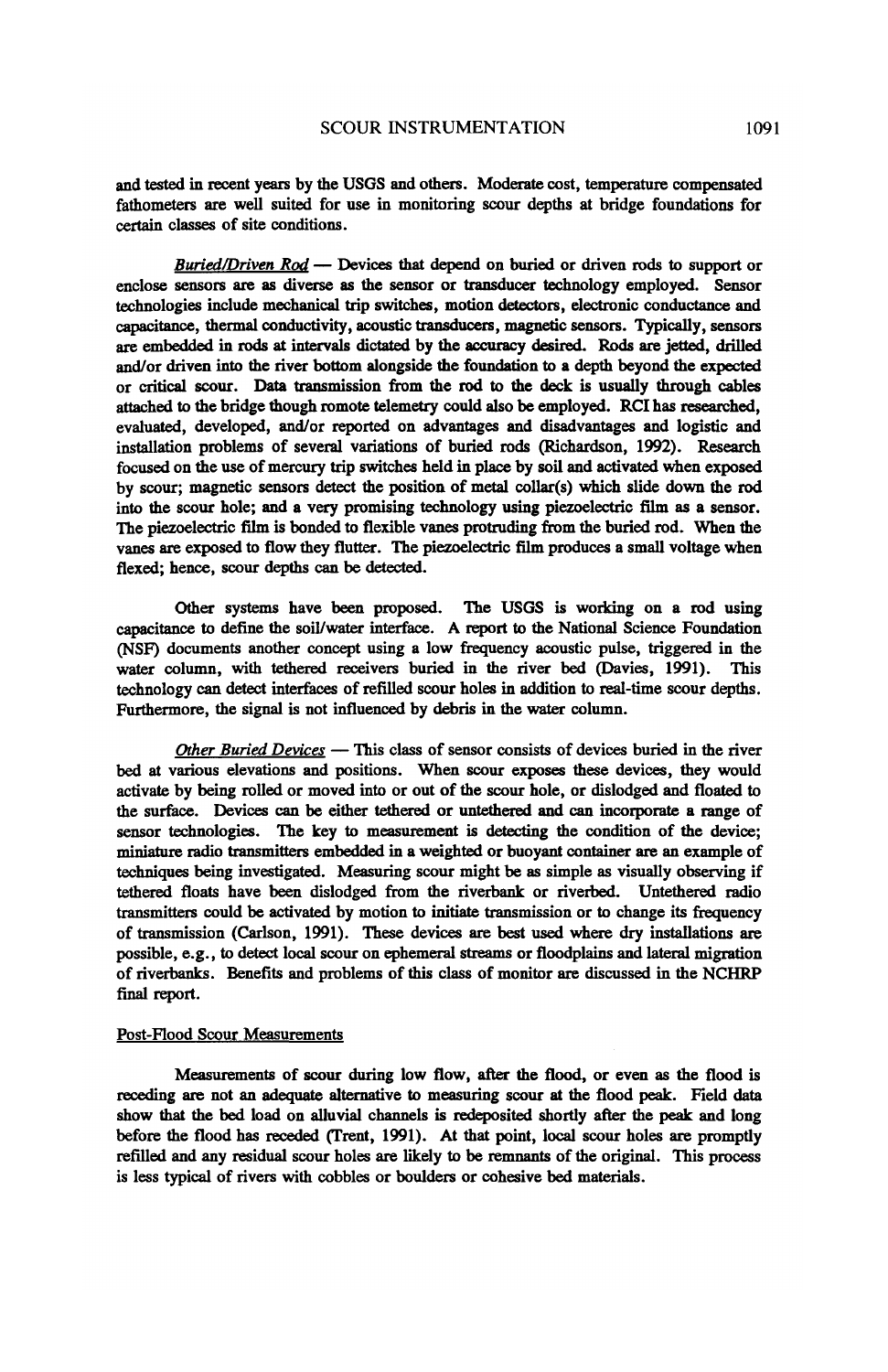Special methods are necessary to measure scour after scour holes have refilled. Postflood scour measurements can be attempted through a variety of techniques. These include direct visual observations and measurements, and higher order surface geophysical techniques.

Direct Measurements - Post-flood measurements of the river bottom by direct soundings cannot be regarded as quantitative measurements of scour, unless it can be determined that scour holes formed during flood events have not refilled after the flood. The technology for visual observation and direct measurement has been in use for many years.

*Visual Detection* - Under clear water scour conditions, visual post-flood inspection of foundations on the floodplain can be a useful scour monitoring technique, but only where it is clearly evident that sediments could not have refilled scour holes. The condition of rock riprap at abutments or piers will be visible, and in some instances vegetation and ground condition around unprotected foundations will provide evidence of no or little distwbance.

*Sonar and Sounding Weights* - Sonar or fishfinders, sounding weights, divers, poles and probes, and other direct methods are sometimes used for checking for scour at suspect bridges immediately after the flood. The same procedures are regularly employed as a part of scheduled underwater bridge inspections. Inspections are normally conducted during low flow conditions and results must be used with caution on alluvial streams - remnant scour holes that have refilled will not be detected and results may be misleading and even dangerous.

*Subbottom Sampling* — Certain invasive methods like subbottom sampling or coring can be used to confirm whether scour holes have refilled. Coring can also be used as ground-truth for helping to interpret results of geophysical surveys and verify the performance of fixed instrumentation.

Surface Geophysical Techniques  $-$  Surface geophysical methods are rather like forensic investigative tools; they can assist in the assessment of historical local scour and infilling processes where sediments have refilled the scour holes. Geophysicists use remote sensing techniques to explore and evaluate the nature and condition of subsurface geology and to map subsurface stratigraphy. These techniques depend on sensing the differential reflection of surface-transmitted signals (e.g., seismic or electromagnetic) at interfaces of sediments, soils, and rock types of different densities and character. Field surveys using geophysical techniques result in continuous graphical and tape records that can be replayed and reprocessed in the laboratory for further analysis. Interpretation of graphical output requires training and experience. Calibration and interpretation of results to the on-site conditions benefits from coring records of sediments and bed materials.

*Ground Penetrating Radar (GPR)* - GPR uses low frequency electromagnetic signals transmitted and received by one or a pair of antennae. Antennae are usually floated along side of the survey boat for water applications or pulled across the ground for land applications and makes a continuous record of strata. GPR is not suited for use in conductive materials (e.g., salt water and clays). It does not work well in deep ( $>20$  ft) fresh water since the signal attenuates rapidly in the water column. Signal scatter over rocks and cobbles can make interpretation of the subbottom stratigraphy difficult.

*Seismic Transducer* — High frequency continuous seismic equipment operates in the 3 to 20 Khz frequency range, or roughly equivalent to low frequency sonar; typical fish